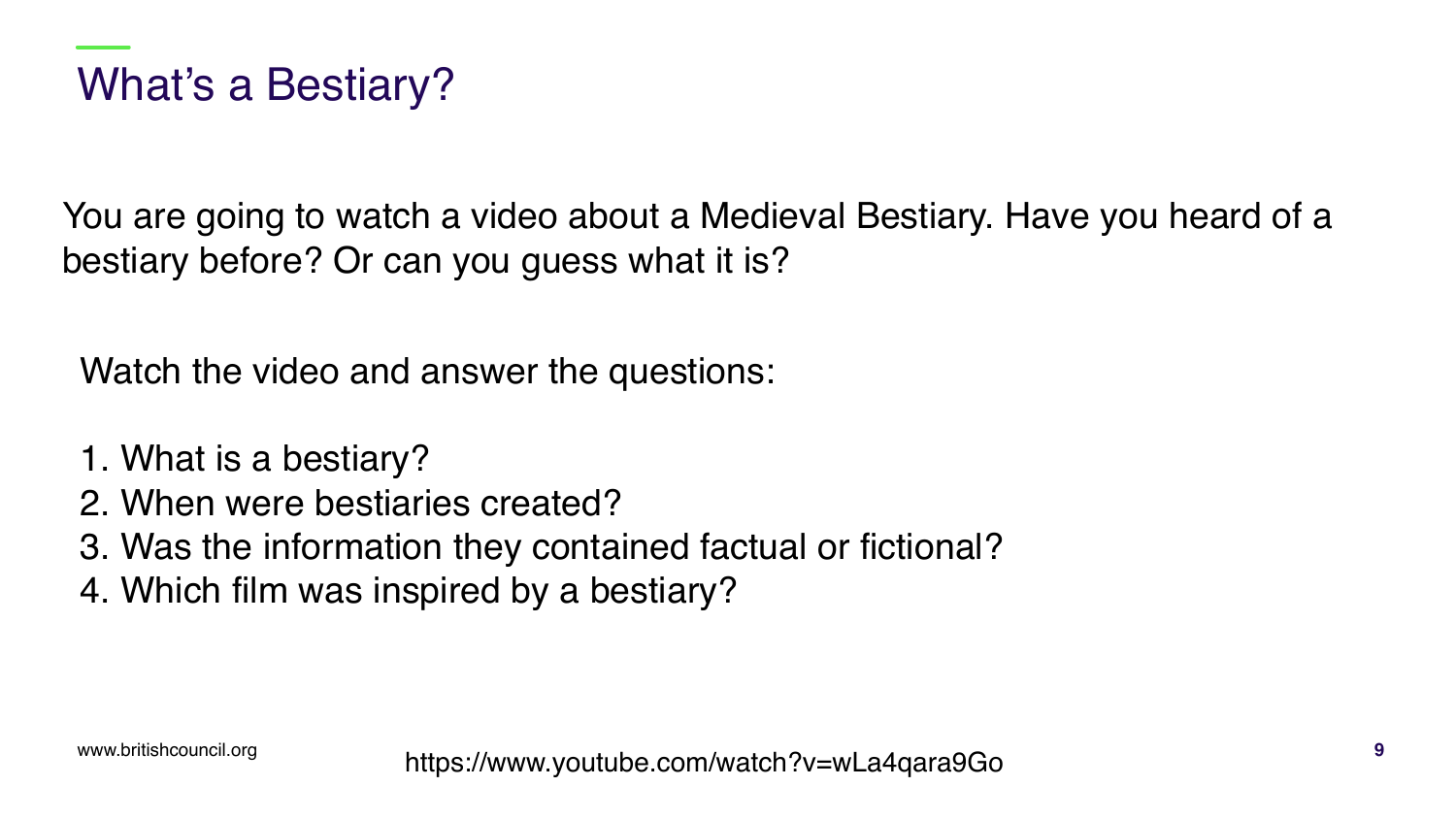## The Whale: A Story from a Bestiary

**Listen to the story 'The Whale' from a medieval bestiary. Do you think the information is factual or fictional? What do you think it was supposed to teach people?** 



https://www.freepik.com/free-photo/whale-swimming-ocean-saveplanet-campaign-mediaremix 15604452.htm#page=1&query=whale&position=2

www.britishcouncil.org

## https://www.youtube.com/watch?v=4rm42Aev0\_s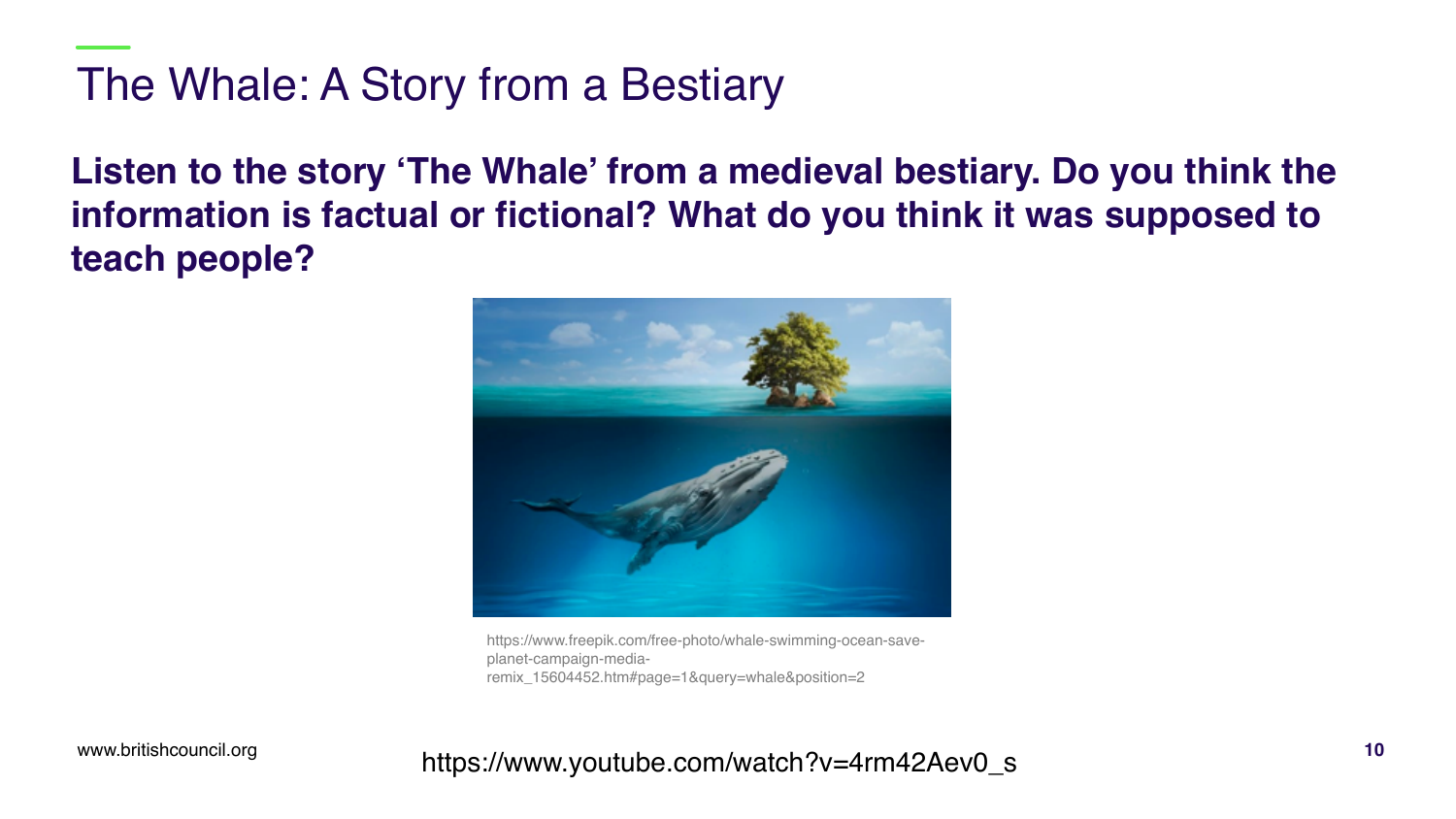Descriptive Language

**Look at the phrases below. Can you remember which animal from today's lesson they described?**

magical healing powers

It drags the ship and its crew down to the depths.

> the monster snaps its jaws shut

hybrid creature

It gives out a sweet scent

fearsome creature

supernatural creatures

mythical creature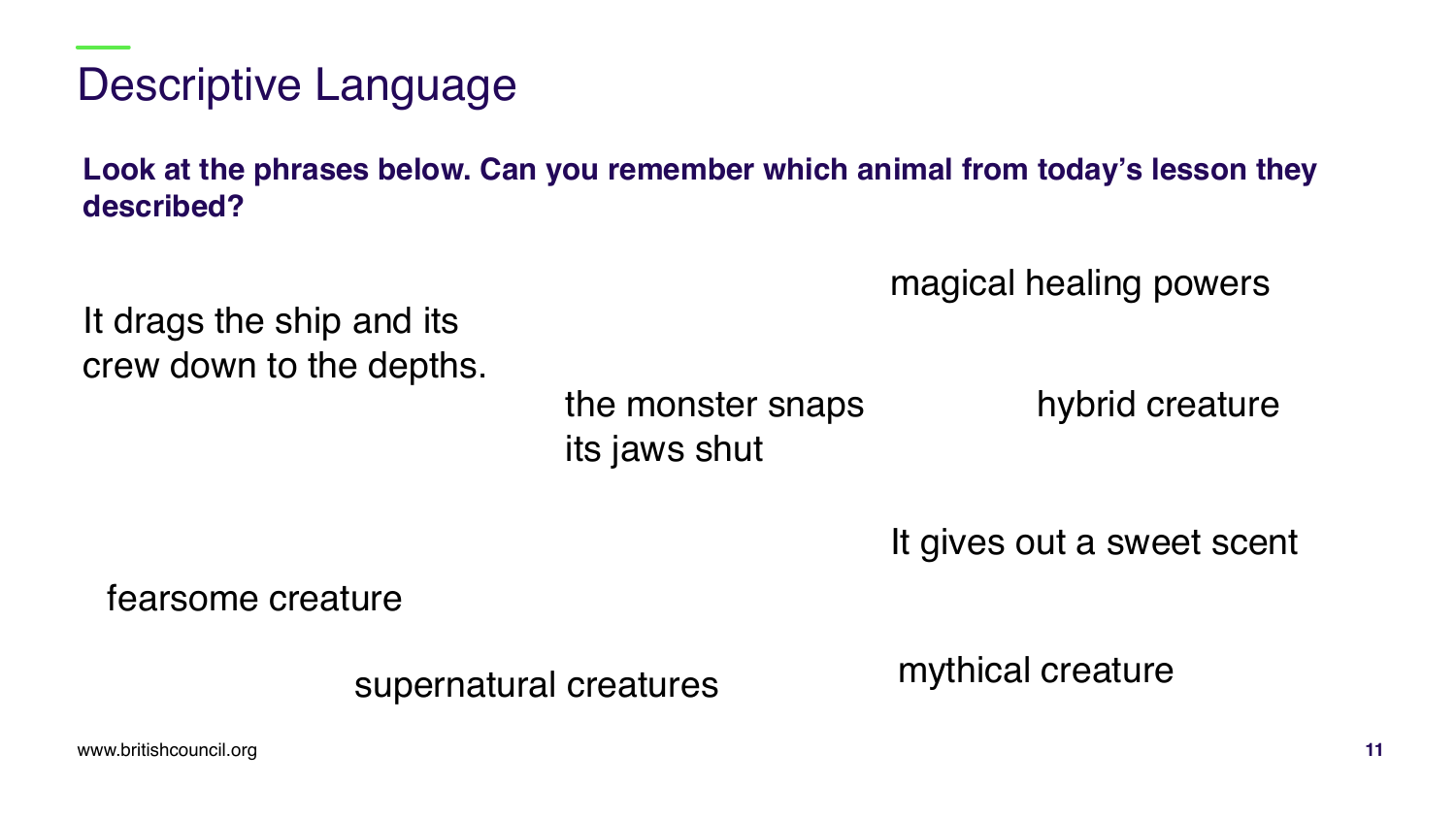Task: Write an Entry for a Whole Class Bestiary



**You are going to write an entry for a bestiary about the 'mythical' animal you invented earlier in the lesson, similar to the story about the whale.** 

**In your entry, remember to include:**

- The animal's name
- A description of the animal what it looks like, where it lives, what it eats, how it behaves
- Whether it is common or rare/endangered
- What special powers or abilities it has
- What its relation with humans is like